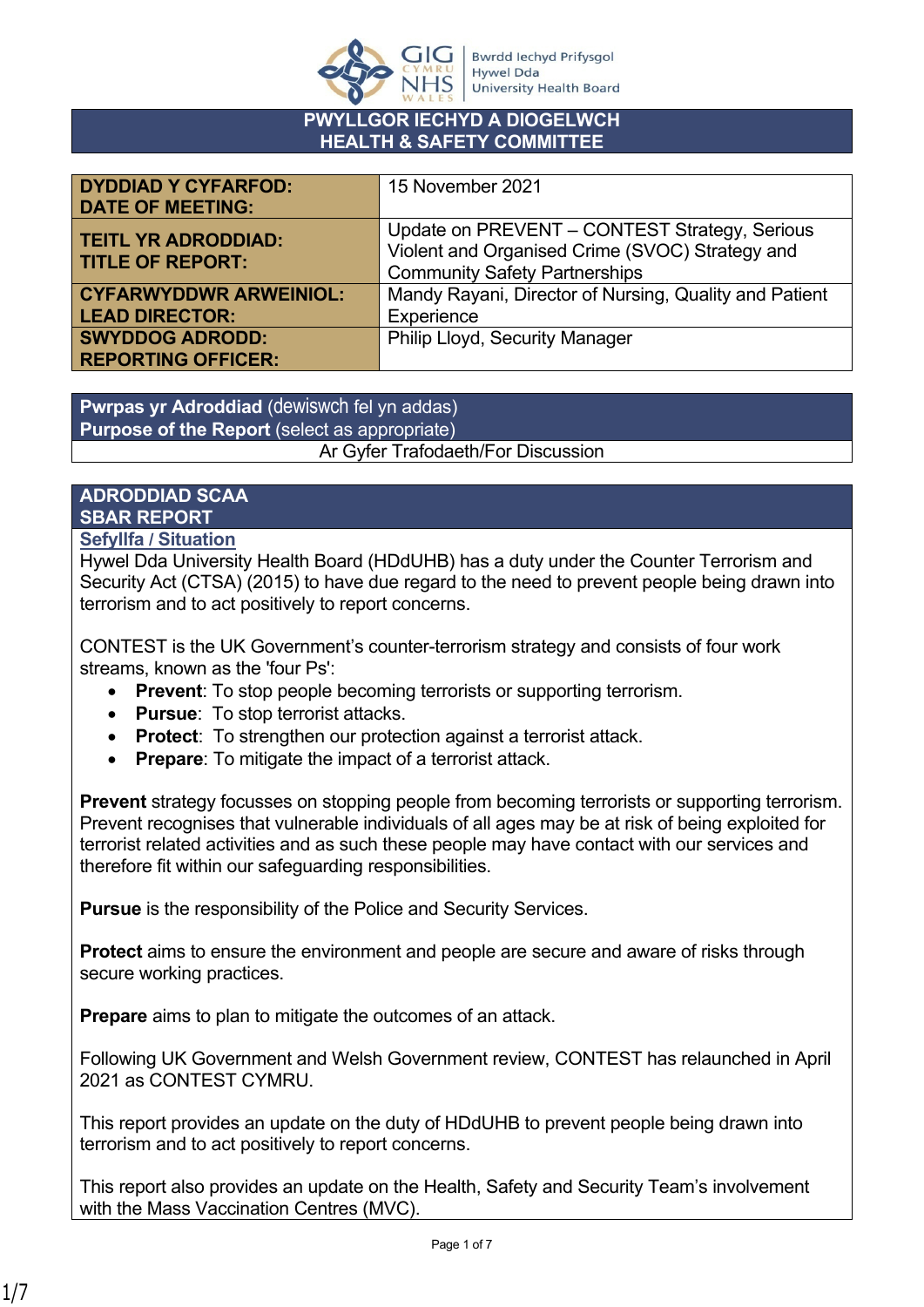# **Cefndir / Background**

# **Definitions**:

**CONTEST Board** is a forum established to provide a strategic lead in addressing the Regional and County threat, risks, and vulnerabilities in relation to counter-terrorism. The Board encompasses elements from each of the 4 P's "Prevent, Pursue, Protect and Prepare".

**Channel** is a confidential, voluntary multi-agency safeguarding programme, which supports people who are vulnerable to radicalisation.

# **Serious Violent Organised Crime Strategy (svoc)**

The aim of this strategy is to substantially reduce the level of serious and organised crime affecting the UK and its interests. It uses the same framework developed for counter-terrorist work and has the same four components working with public service partners: prosecuting and disrupting people engaged in serious and organised crime (**Pursue**); preventing people from engaging in this activity (**Prevent**); increasing protection against serious and organised crime (**Protect**); and reducing the impact of this criminality where it takes place (**Prepare**).

Dyfed Powys SVOC has been rebranded from Diogel to INTACT as a Dyfed wide strategy 2021-2024.

SVOC is run in every local authority in England and Wales and addresses all types of extremism and criminality. It aims to provide early intervention to protect vulnerable children and adults who might be susceptible to being radicalised, whom, if left unsupported, could lead to their involvement in crime or terrorist-related activity.

## **Community Safety Partnerships**

Community Safety Partnerships (CSP) consist of a number of responsible agencies, which, by law, must work in partnership to reduce crime, disorder, substance misuse and reoffending. Partners include the Local Authority (LA)/Council, Fire and Rescue, Police, Health and Care Services, Probation and others. Its aim is to reduce crime, anti-social behaviour, fear of crime, and substance misuse and reoffending for the local region

#### **Assesiad / Assessment**

#### **CONTEST Boards**

HDdUHB works with Dyfed-Powys Police, LA's and other key partners and is represented by HDdUHB's Security Manager at quarterly Dyfed Powys Regional CONTEST Board meetings, in addition to quarterly County meetings hosted by each LA.

Within the Dyfed Powys region, CONTEST Boards have in recent months been extended to include both SVOC and CSP meetings.

The Security Manager attends each of the CONTEST Board meetings, including the Dyfed Powys Regional meeting and 3 separate County CONTEST Board meetings. HDdUHB is regularly further represented at the County meetings by substance misuse colleagues from within the Mental Health and Learning Disabilities Directorate.

There is currently no formal HDdUHB governance arrangement in place for the sharing of information, nor assurance process regarding what is discussed or expected from partner agencies attending these meetings. Historically, ad hoc reports had been submitted to the now disestablished Health and Safety & Emergency Planning Sub-Committee, which has been replaced by the Health and Safety Committee.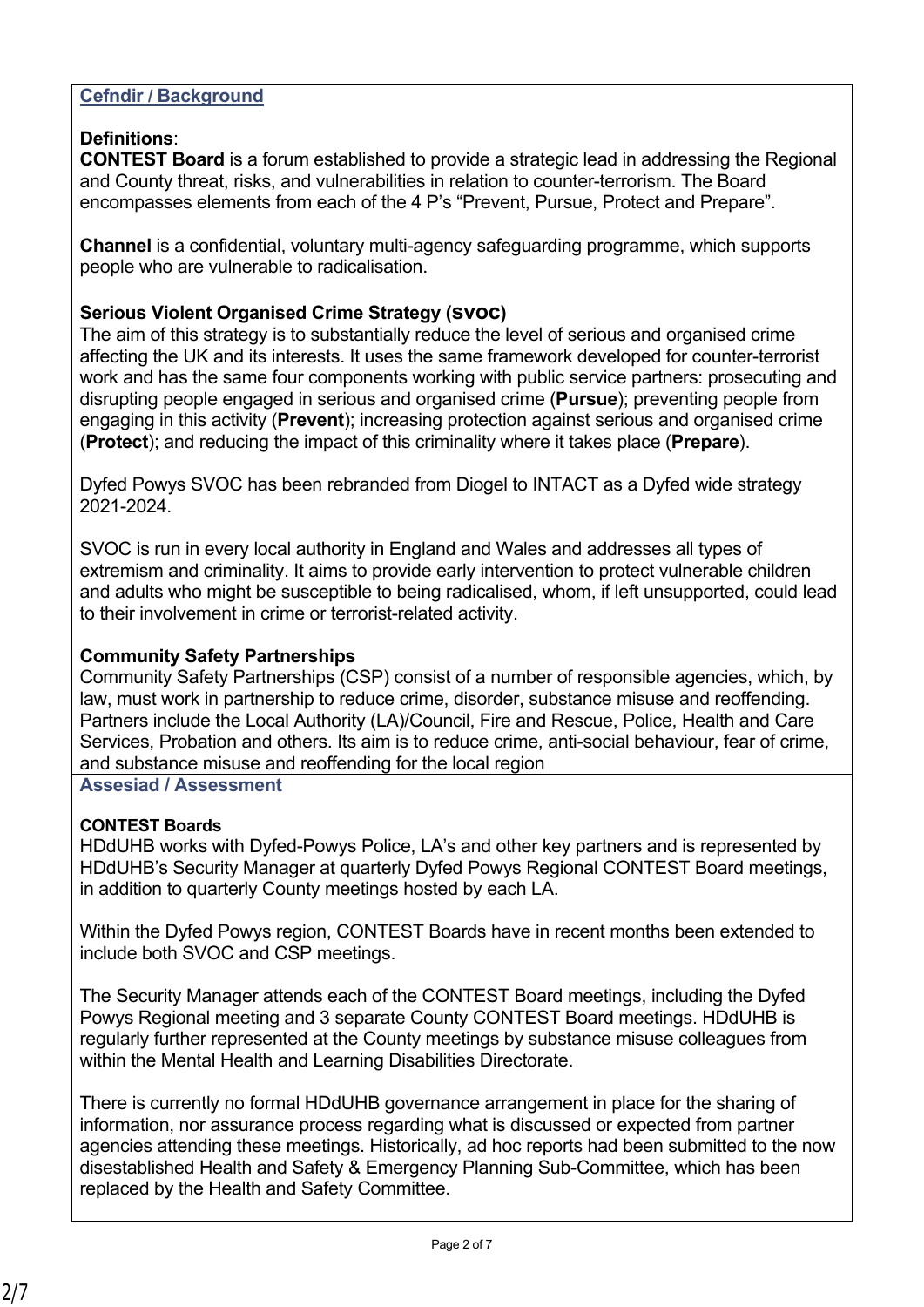Certain information discussed at CONTEST Board meetings, including extended agenda topics, would be beneficial and of interest to Senior Operational Services Management, therefore there is a need to improve the current dissemination of information to these management teams. This is of particular importance in relation to relevant SVOC and CSP data.

# **Channel Panel Referrals and Meetings**

HDdUHB has been actively involved in providing information, support and advice to the Channel Panels. Section 38 of the CTSA requires partners listed in Schedule 7 to cooperate with the panel and the police in providing any relevant information. Partners are expected to respond to the Channel Case Officer within five working days of receipt of any information.

The Corporate Safeguarding Team are the key points of contact in HDdUHB for the three LA led Channel Panels. They co-ordinate the information scan request and attend the meetings which are held and chaired monthly across each LA.

Where individuals are subject to Channel and are receiving Health Board services, e.g. Mental Health, Specialist Child and Adolescent Mental Health Services (S-CAMHS), the Health Board employee working with the patient is also invited to attend that individual's Channel Panel meeting to share information and participate in a review of the risks and support plan.

2020/21 saw a total of 18 Channel partner scan requests. Ten did not progress to meetings. The reason for this is not always known, however the multi-agency information scan contributes to the decision to proceed or not. In one case, we are aware that the person referred did not consent to being in the Channel process.

Those who did enter the Channel process are subject to monthly meetings and risk management support. Depending on the outcome of the support provided to the subject, cases may be closed and are then subject to a 6 and 12 month review.

During Quarters 1 and 2 of 2021/22, HDdUHB has received 8 Channel partner scan requests. Three have closed as the subject has not consented to the process.

It is worth noting that in October 2021 alone, five scan requests were received, which is an exceptionally concentrated increase in activity.

# **Awareness for Staff**

Prevent awareness training has previously been delivered and a joint approach with LA staff has been tested with limited success. Currently, Prevent awareness is included within HDdUHB's Managers Passport and the Health and Safety Managers Induction programme. Unlike other partner agencies attending CONTEST Board meetings, HDdUHB has not been able to provide assurance to the Board that awareness training is being delivered consistently across the organisation. Neither can it demonstrate how many staff have attended or how many should receive the training, as this is not considered a mandatory training topic.

Making "Prevent Awareness" a mandatory training requirement is currently being reviewed.

# **Counter Terrorism and Security Advisers (CTSA) Report**

In 2018, a survey was undertaken by the Home Office CTSA in relation to HDdUHB's physical security arrangements. This covered all acute hospital sites and contained 14 recommendations for improvement, some of which remain outstanding.

# **Community Safety Partnerships**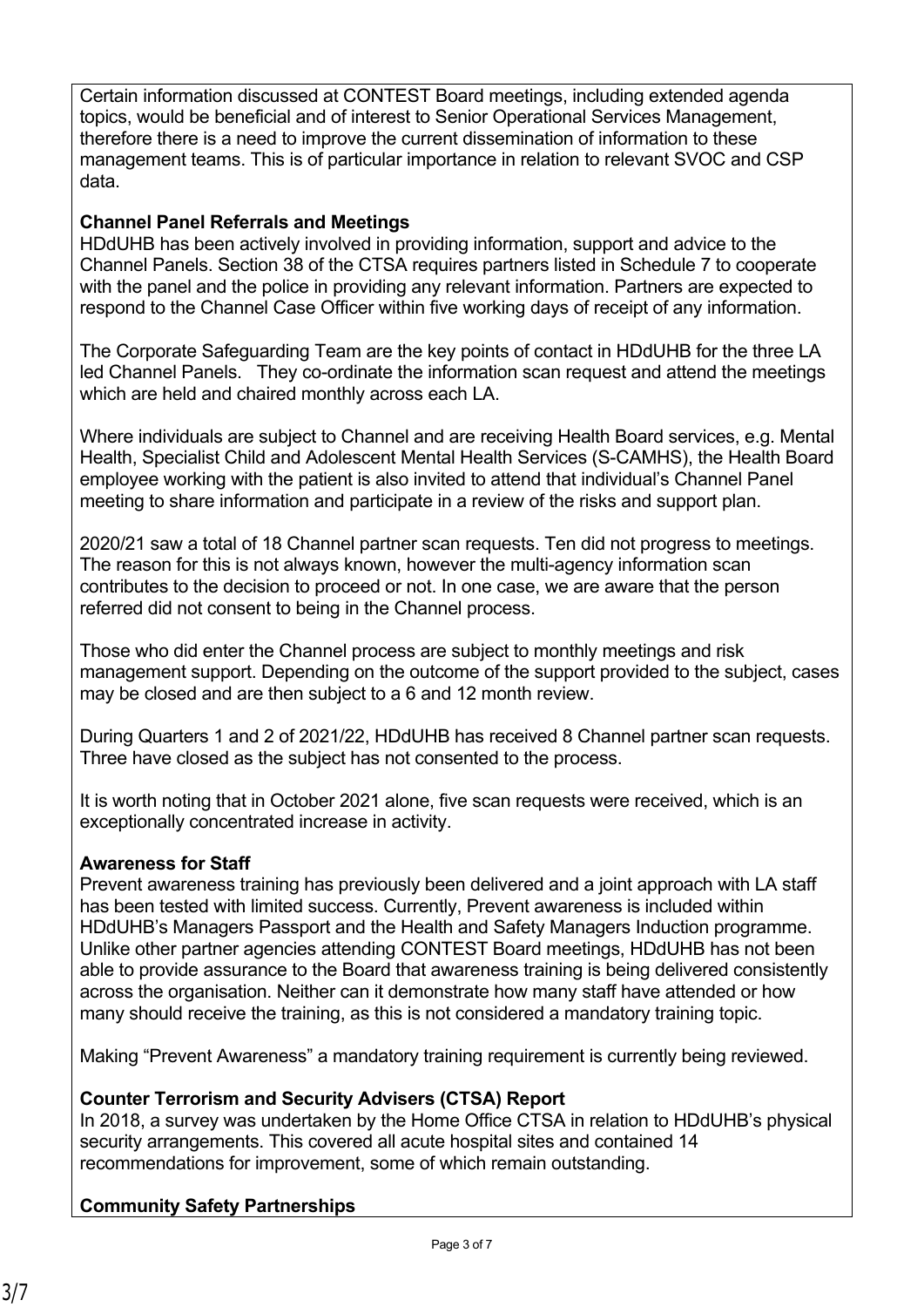Community Safety Partnership (CSP) meetings are held in each county on a quarterly basis. They are sub-groups of the county Public Services Boards. They are a statutory partnership under Section 5 of the Crime and Disorder Act 1998 and will deliver the actions and responsibilities set out under Sections 5 and 6 of the Crime & Disorder Act 1998 (as amended by Sections 97 and 98 of Police Reform Act 2002, Section 1 of Clean Neighbourhoods and Environment Act 2005, Sections 21 & 22 of the Police and Justice Act 2006), the Crime and Disorder (Formulation and Implementation of Strategy) (Wales) Regulations 2007 (as amended), Substance Misuse (Formulation and Implementation of Strategy) (Wales) Regulations 2007 (as amended) and Crime and Disorder (Prescribed Information) Regulations 2007.

Broadly, the aims of the CSP's are as follows:

- To understand the nature of the crime and disorder issues facing the three LA regions.
- To reduce crime and disorder, in particular in the priority areas identified using partnership data, through the development and actions of the Safer Communities Partnerships.
- To provide a single focus and forum for community safety and consult with and involve the widest possible range of organisations and individuals in the community.
- To work as a partnership in promoting community safety and ensuring that the resources of the member organisations are used to greatest effect in community safety delivery.
- To maximise and manage funding available to the partnership and ensure that they are managed effectively, efficiently and with propriety.

The responsibility for attending these meetings historically sat within the HDdUHB Strategic Partnerships Directorate. The work of the CSP's is local to each LA region and requires senior operational management engagement to discuss the locally relevant issues affecting HDdUHB.

There is regular representation from HDdUHB Substance Misuse Services and the Operations Directorate is being consulted with regard to strengthening representation at these meetings.

# **Executive Lead**

This is currently formally included within the Director of Public Health's portfolio however, due to the current COVID-19 pandemic planning arrangements, this role has been temporarily transferred to the Assistant Director of Nursing, Quality and Patient Experience. Operational lead remains in the Health, Safety and Security Team with Safeguarding covering the Channel Panel arrangements.

To address the lack of a formal HDdUHB governance arrangement in place for the sharing of information, and the lack of an assurance process regarding what is discussed or expected from partner agencies attending the CONTEST Board and other meetings, it is recommended:

- To improve the governance of Security matters within HDdUHB, to better understand the threat from Cyber (IT) and Information Governance, physical and people.
- To improve the communication channels between the CONTEST Board, Channel and CSPs with various services. This could include production of regular update reports to be disseminated amongst the Directorates.
- Following the CTSA report on HDdUHB PREPARE & PROTECT arrangements, a review is required to ensure site plans reflect current abilities, identify shortcomings and secure investment to address.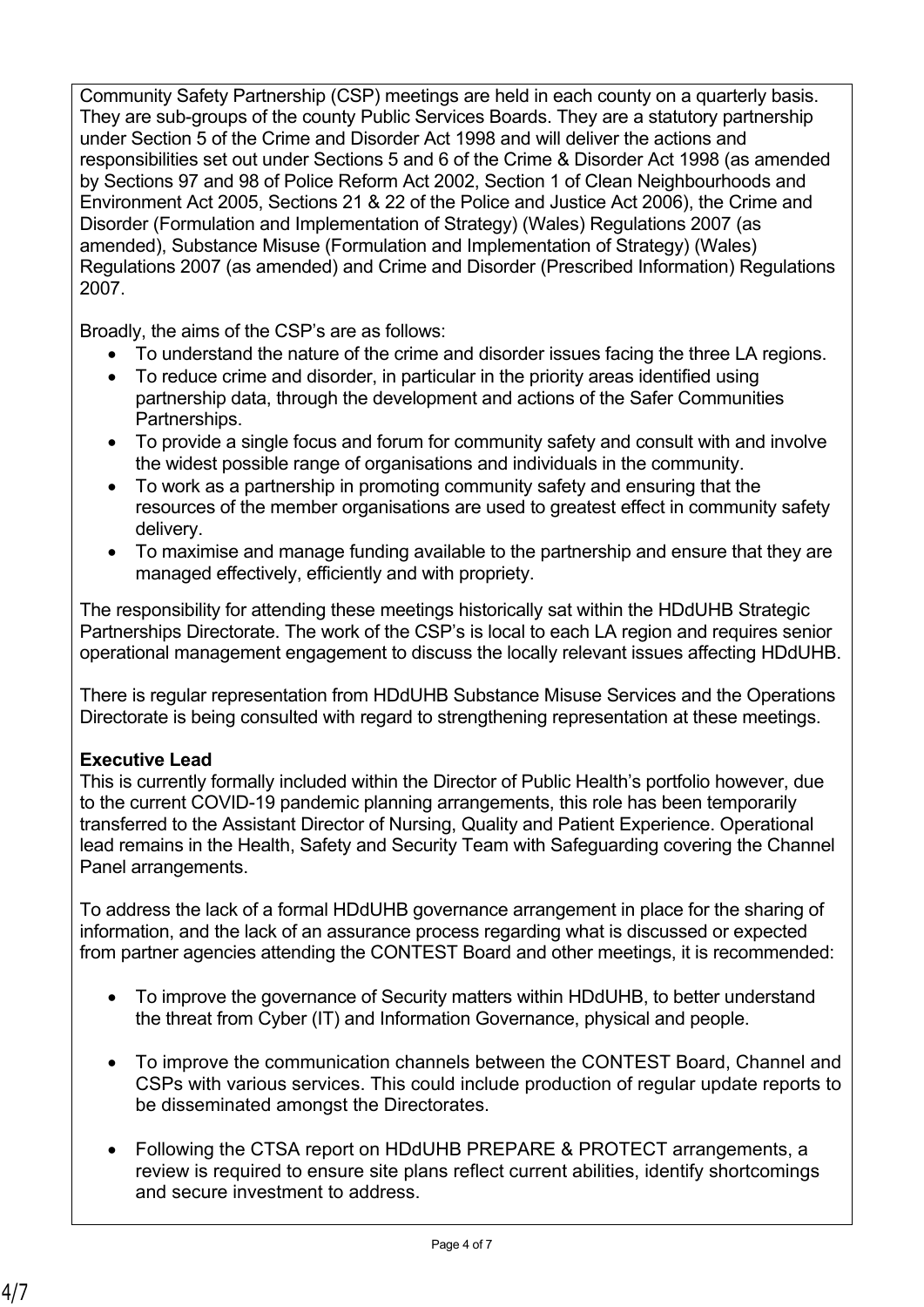- With the launch of CONTEST CYMRU, it has been proposed to create a Protective Security Preparedness Group with an LA lead to address gaps in terms of Prepare (Resilience Forums) and Protect (Protective Security Measures). The Terms of Reference and membership for this Group are to be considered and reviewed.
- Protect our communities as we emerge from COVID-19.
- Improve Physical Security at "Public Accessible Locations".
- Deliver on our responsibility under PROTECT.
- Review our preparedness with Emergency Planning.
- Increase awareness training and practical application of the CONTEST and Prevent strategy to key staff, departments and directorates.
- To identify suitable existing governance meetings where the CONTEST agenda can be discussed, e.g. Quality and Safety, Business meetings, Information Governance Sub-Committee and Partnership Forums.
- Ensure appropriate HDdUHB representation at the various CONTEST Board and other meetings to avoid unnecessary attendance and ensure correct dissemination and response to actions raised.

#### **Mass Vaccination Centres**

The Health, Safety and Security Team have been committed in providing support at the HDdUHB MVC's in terms of security of premises and staff engaged in delivering the COVID-19 Vaccination Programme.

Third-Party Security Guards are deployed at sites where necessary and proportionate to the locally identified risks. The Team work closely with the vaccination leads and front-line staff and volunteers to support them and the programme.

The Security Manager is a member of the All Wales Covid Security Group, which meets every two weeks to share information and best practice. Incident response plans are in place.

Incidents at sites of Anti-Vaccination messages have increased following the announcement of walk in booster jabs and the 12 to 15 year old invitation.

A case of harassment of staff at the Thomas Picton Library at Aberystwyth is currently being investigated by the Police where Anti-Vaccination ('Anti-Vac') leaflets were mailed to individually named staff.

**Argymhelliad / Recommendation**

For the Health & Safety Committee to note and discuss the Update on PREVENT – CONTEST Strategy, Serious Violent and Organised Crime (SVOC) Strategy and Community Safety Partnerships.

# **Amcanion: (rhaid cwblhau) Objectives: (must be completed)**

Committee ToR Reference: 2.1 Provide assurance around the UHB arrangements for ensuring the health, safety, welfare and security of all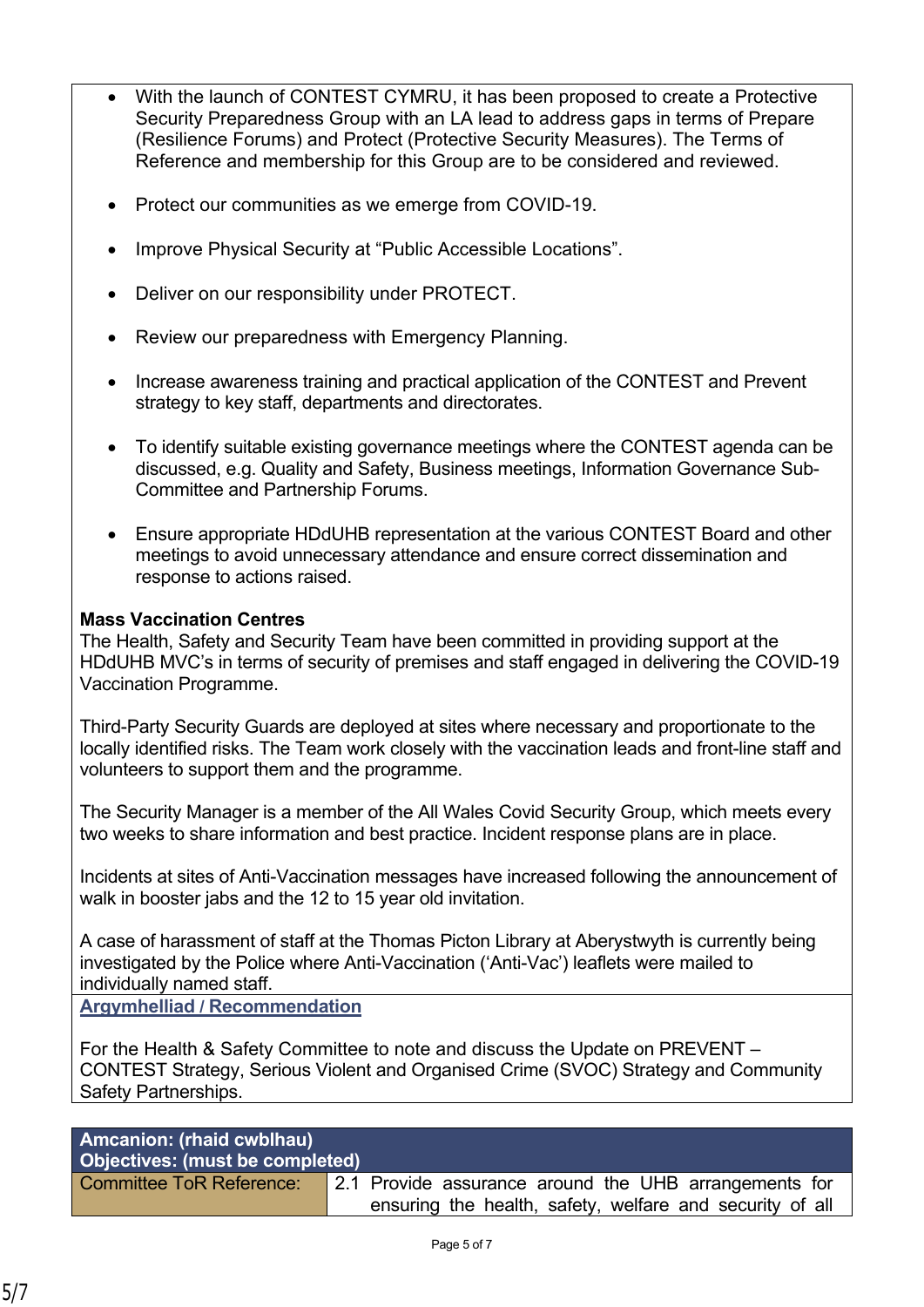| Cyfeirnod Cylch Gorchwyl y<br>Pwyllgor: | employees and of those who may be affected by work-<br>related activities, such as patients, members of the public,<br>volunteers contractors etc.<br>3.7 Provide assurance that robust and effective safety<br>management systems are in place operationally to deliver<br>the Health Board's health, safety and security objectives<br>and fulfil its statutory duties. |
|-----------------------------------------|---------------------------------------------------------------------------------------------------------------------------------------------------------------------------------------------------------------------------------------------------------------------------------------------------------------------------------------------------------------------------|
| <b>Cyfeirnod Cofrestr Risg Datix</b>    | Not Applicable                                                                                                                                                                                                                                                                                                                                                            |
|                                         |                                                                                                                                                                                                                                                                                                                                                                           |
| a Sgôr Cyfredol:                        |                                                                                                                                                                                                                                                                                                                                                                           |
| <b>Datix Risk Register</b>              |                                                                                                                                                                                                                                                                                                                                                                           |
| <b>Reference and Score:</b>             |                                                                                                                                                                                                                                                                                                                                                                           |
| Safon(au) Gofal ac lechyd:              | 2.1 Managing Risk and Promoting Health and Safety                                                                                                                                                                                                                                                                                                                         |
| Health and Care Standard(s):            | 2.7 Safeguarding Children and Safeguarding Adults at Risk                                                                                                                                                                                                                                                                                                                 |
|                                         |                                                                                                                                                                                                                                                                                                                                                                           |

| Nodau Gwella Ansawdd:<br><b>Quality Improvement Goal(s):</b>        | Focus On What matters To Patients, Service Users,<br>Their Families and Carers, and Our Staff |
|---------------------------------------------------------------------|-----------------------------------------------------------------------------------------------|
| <b>Amcanion Strategol y BIP:</b><br><b>UHB Strategic Objectives</b> | 2. Living and working well.                                                                   |
| <b>Amcanion Llesiant BIP:</b><br><b>UHB Well-being Objectives:</b>  | 10. Not Applicable                                                                            |

| <b>Gwybodaeth Ychwanegol:</b><br><b>Further Information:</b> |                                          |
|--------------------------------------------------------------|------------------------------------------|
| Ar sail tystiolaeth:                                         | Not applicable                           |
| <b>Evidence Base:</b>                                        |                                          |
| <b>Rhestr Termau:</b>                                        | Contained within the body of the report. |
| <b>Glossary of Terms:</b>                                    |                                          |
| Partïon / Pwyllgorau â ymgynhorwyd                           | Not applicable                           |
| ymlaen llaw y Pwyllgor lechyd a                              |                                          |
| Diogelwch:                                                   |                                          |
| Parties / Committees consulted prior                         |                                          |
| to Health and Safety Committee:                              |                                          |

| <b>Effaith: (rhaid cwblhau)</b><br>Impact: (must be completed)    |                                              |
|-------------------------------------------------------------------|----------------------------------------------|
| <b>Ariannol / Gwerth am Arian:</b><br><b>Financial / Service:</b> | Not applicable                               |
| <b>Ansawdd / Gofal Claf:</b><br><b>Quality / Patient Care:</b>    | Not applicable                               |
| <b>Gweithlu:</b><br><b>Workforce:</b>                             | Not applicable                               |
| Risg:<br><b>Risk:</b>                                             | Potential risk to health and safety of staff |
| <b>Cyfreithiol:</b><br>Legal:                                     | Not applicable                               |
| <b>Enw Da:</b><br><b>Reputational:</b>                            | Not applicable                               |